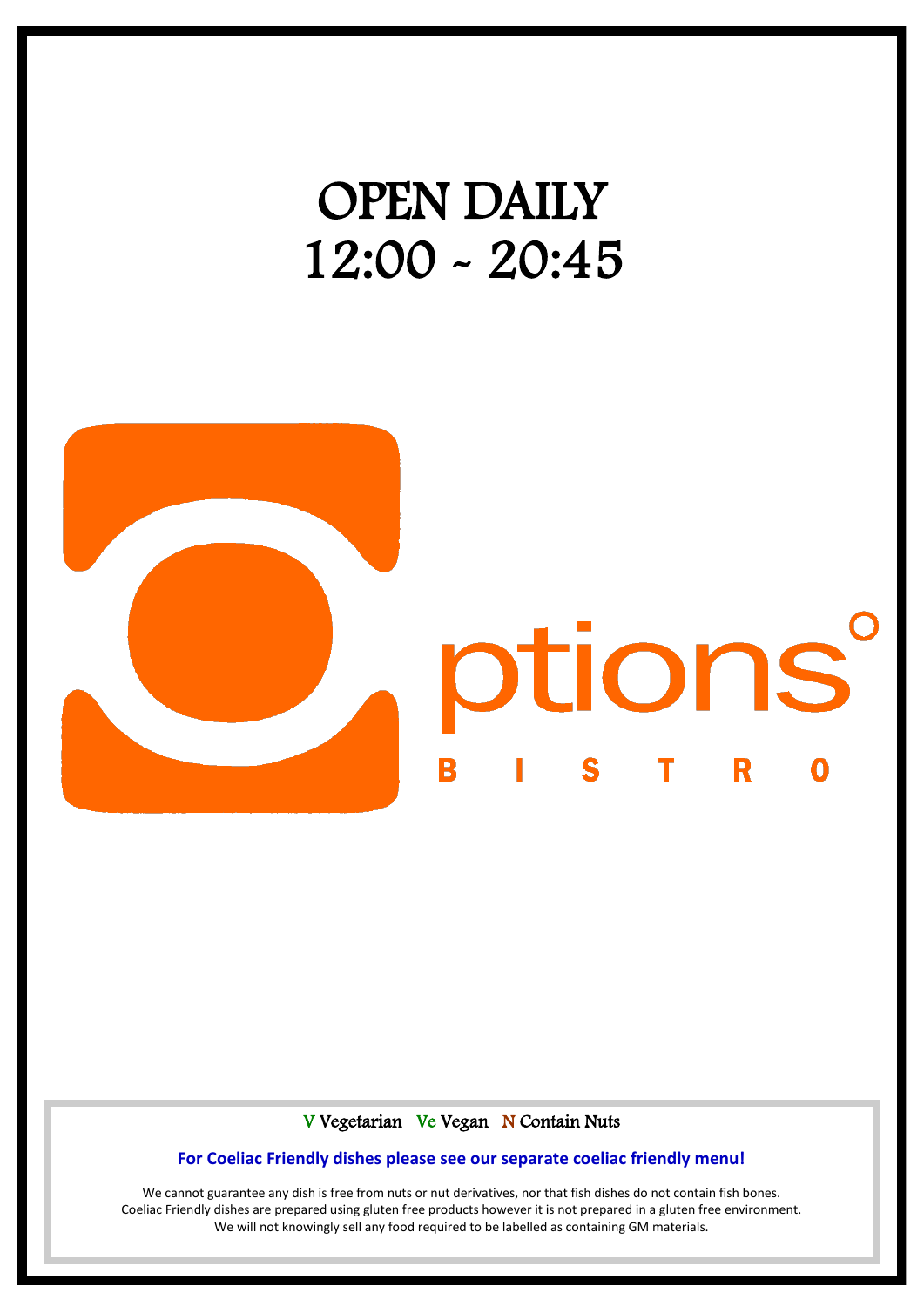### S T A R T E R S

| <b>Homemade Soup of the Day</b> served with freshly sliced crusty bread Ve                                                                                                                                                      | £5.25  |
|---------------------------------------------------------------------------------------------------------------------------------------------------------------------------------------------------------------------------------|--------|
| Jack Daniels glazed Chicken Skewer with salad leaves and roasted baby tomatoes                                                                                                                                                  | £6.95  |
| Chicken Liver & Whisky Pate with Scottish oatcakes and our homemade red onion jam                                                                                                                                               | £6.50  |
| Smoked Salmon on Toast Scottish smoked salmon served on toasted sourdough bread with cress and<br>horseradish                                                                                                                   | £8.50  |
| Grilled Halloumi Crostinis grilled halloumi served on toasted sourdough bread with our own in<br>house tomato chutney and guacamole V                                                                                           | £7.50  |
| Mushroom & Goats Cheese Stack oven baked Portobello mushroom topped with our own red onion<br>jam, goats cheese, rocket and balsamic glaze V                                                                                    | £7.50  |
| <b>Falafel</b> traditional Middle Eastern dish served with a harrissa spiced hummus Ve                                                                                                                                          | £6.50  |
| MAINS                                                                                                                                                                                                                           |        |
| Kings Manor Chicken butterflied breast of chicken topped with haggis with a whisky cream sauce,<br>roasted seasonal vegetables and mashed potatoes                                                                              | £13.75 |
| <b>Slow cooked Lamb Shank</b> with a caramelised red onion mash, roasted root vegetables and a rich red<br>wine and rosemary jus                                                                                                | £18.95 |
| 80z Steak of the Week cooked to your liking, with a roasted Portobello mushroom, roasted cherry<br>tomatoes, rocket and chunky chips<br>Add an extra: Whisky Cream Sauce/Peppercorn and Brandy Sauce/Garlic Butter (£2.50 each) | £23.95 |
| Sweet Potato, Spinach and Red Onion Marmalade Seeded Tart served with dressed salad leaves and<br>sautéed potatoes Ve                                                                                                           | £12.25 |
| Oven Baked Beef Lasagne served with garlic ciabatta and fresh rocket                                                                                                                                                            | £12.75 |
| Grilled Pork Loin Steak served with a wholegrain mustard mash, roasted root vegetables and a creamy<br>peppercorn and brandy sauce                                                                                              | £13.50 |

### B U R G E R S

Choose your burger Beef, Chicken Breast or NAE~Meat Patty Ve £12.50 All served on a brioche bun with baby gem lettuce, tomato, gherkin, relish and chunky chips on the side

ADD SOMETHING EXTRA: £1.50 each - Cheese (Brie, Cheddar, Blue, Goats)V, Haggis, Bacon £0.75 each - Fried Onions Ve, Jalapenos Ve

### P I Z Z A - 10" thin crust

| Margherita Pizza V               | £9.95  |
|----------------------------------|--------|
| Chicken & Haggis Pizza           | £11.95 |
| Roast Pepper & Red Onion Pizza V | £11.25 |

All gratuities are at the discretion of the diner.

All gratuities are greatly appreciated and 100% are passed on to the staff. If you would like to add a gratuity to your bill please let your server know.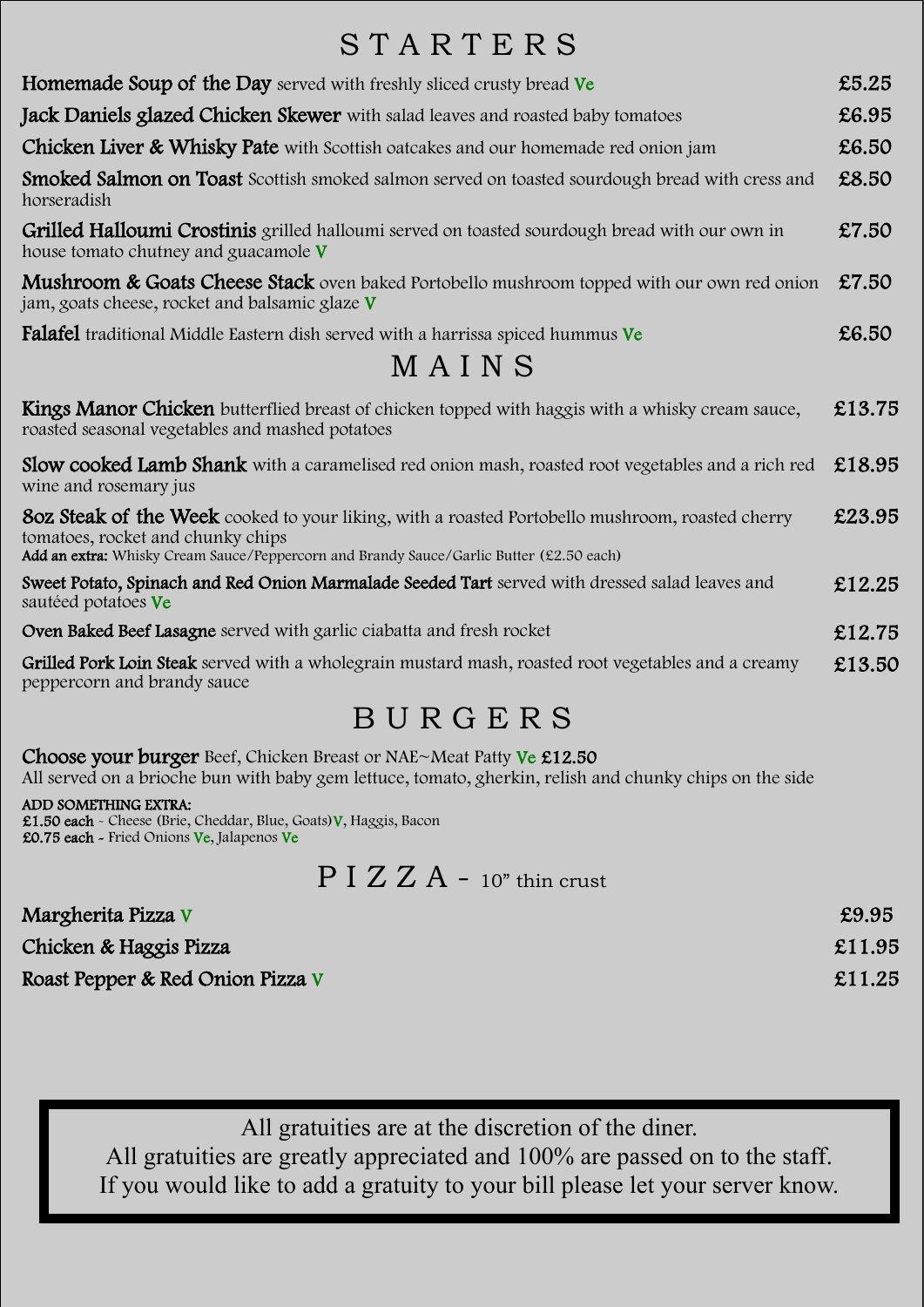### K I N G S M A N O R C L A S S I C S

Crispy Hand Battered Local Haddock served with chunky chips, mushy peas and homemade tartar  $£14.00$ sauce small portion £9.25

Breaded Scottish Wholetail Scampi served with chunky chips, mushy peas and homemade tartar sauce small portion £8.50 £13.00

Baked Mac & Cheese Gratin macaroni cooked in a mature Scottish cheddar cheese sauce topped with breadcrumbs served with garlic ciabatta V small portion £8.50 £11.95

### SIDE OPTIONS

| Mashed Potatoes V£2.95<br>Sweet Potato Fries Ve£4.50 Roast Peppers and Cherry Tomatoes Ve£3.75<br>Garlic Ciabatta Ve£3.75<br>Add Cheese £1.00      |                    |
|----------------------------------------------------------------------------------------------------------------------------------------------------|--------------------|
| HOMEMADE DESSERTS & SUNDAES                                                                                                                        |                    |
| <b>Sticky Toffee Pudding</b> with butterscotch sauce and vanilla ice cream V                                                                       | £6.75              |
| Chocolate Brownie served with vanilla ice cream V                                                                                                  | £6.75              |
| <b>Chocolate &amp; Raspberry Tart</b> served with vanilla ice cream Ve                                                                             | £6.75              |
| <b>Ice Cream Selection</b><br>strawberry V, vanilla V, Belgian chocolate V, toffee fudge V, banana V, raspberry sorbet Ve                          | £1.75<br>per scoop |
| All our sundaes are available to eat out!                                                                                                          |                    |
| <b>Banoffee Sundae</b> banana and toffee fudge ice cream with sliced banana, toffee sauce and<br>whipped cream V                                   | £6.95              |
| <b>Chocolate Brownie Sundae</b> vanilla and chocolate ice cream with generous chunks of brownie<br>topped with whipped cream and chocolate sauce V | £6.95              |

**Strawberry Meringue Sundae** Vanilla and strawberry ice cream, fresh strawberries, crushed meringue, strawberry sauce and whipped cream V £6.95

### LITE BITES

#### Bloomer Sandwich

| a choice of white or wholemeal bread with baby gem lettuce and tomato served with tortilla chips and a marinara dip |       |
|---------------------------------------------------------------------------------------------------------------------|-------|
| Home Roasted Honey Ham with a wholegrain mustard mayo                                                               | £6.50 |
| Sliced Chicken with Cajun mayo                                                                                      | £6.50 |
| Sliced Brie with red onion jam V                                                                                    | £6.50 |
| Smoked Salmon with cucumber and cream cheese                                                                        | £7.95 |
| Mature Cheddar with tomato chutney V                                                                                | £6.50 |
| Roasted Peppers and Onion with harrissa spiced hummus Ve                                                            | £6.50 |
|                                                                                                                     |       |

#### Soup & Sandwich Deal

Any Sandwich (excluding Smoked Salmon) and a mug of homemade soup

£9.50

#### Grilled Flatbreads

served with tortilla chips and salad leaves

| Chicken, Bacon, Brie and Cajun mayo                                       | £7.95 |
|---------------------------------------------------------------------------|-------|
| Roasted Peppers, Red Onion and Blue Cheese V                              | £6.75 |
| <i>Nae~Meat</i> Ball with marinara sauce and melted vegan cheese slice Ve | £6.95 |